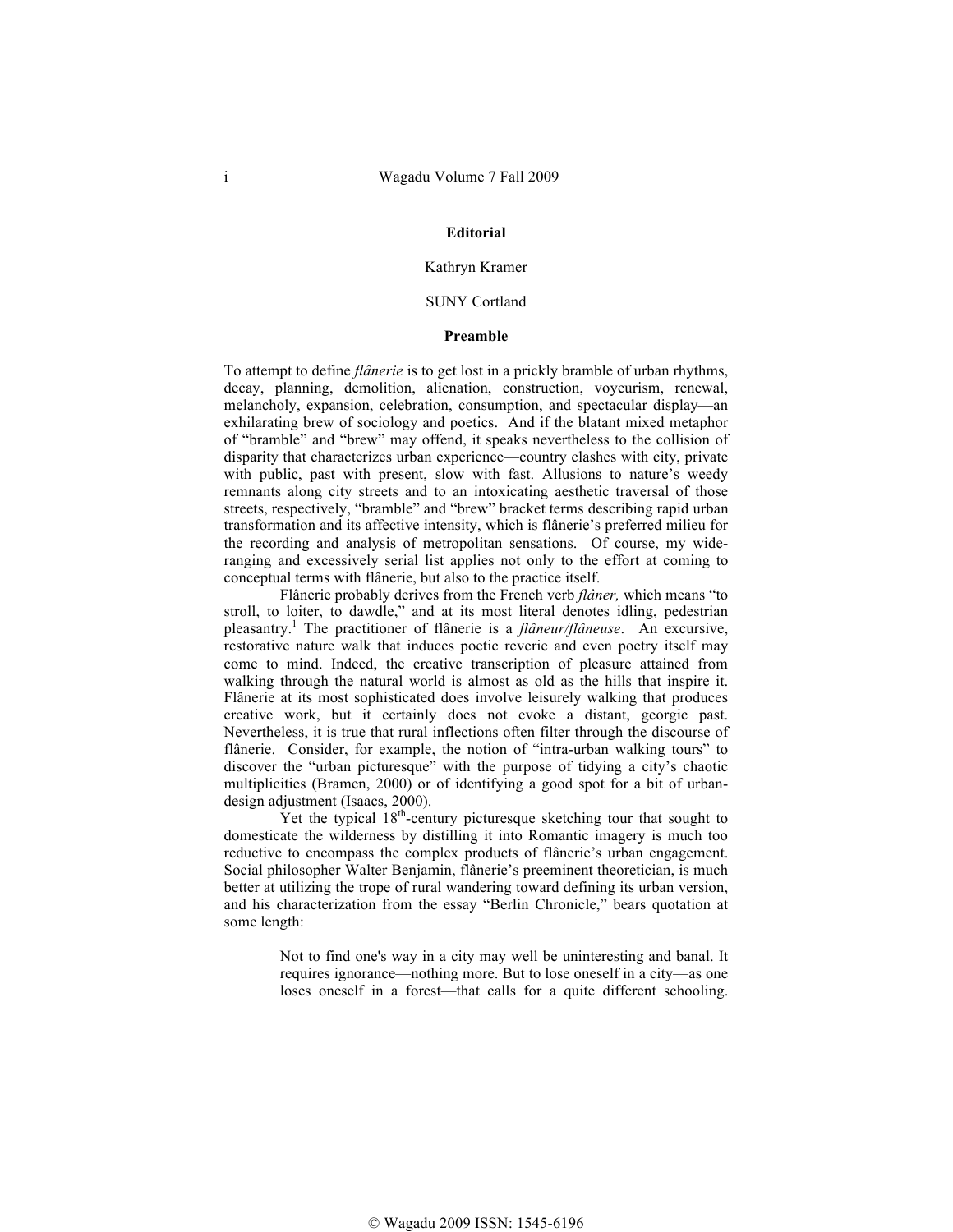Then, signboard and street names, passers-by, roofs, kiosks, or bars must speak to the wanderer like a cracking twig under his feet in the forest (1999, p. 598).

Benjamin's references to acute urban immersion induced through wildernessguide savvy are ubiquitous throughout *The Arcades Project,* his unfinished yet encyclopedic study of 19<sup>th</sup>-century bourgeois Paris (Benjamin, 2002). In the section of *The Arcades Project* dedicated to the flâneur known as **Convolute M**, Benjamin exhaustively documents descriptions of forest-scout acumen applied to municipal prowling by the wildly enthusiastic French fan base of James Fennimore Cooper's *The Last of the Mohicans* (1826)*,* everyone from Dumas to Balzac to Hugo and beyond (pp. 416-449).<sup>2</sup> Benjamin declares these novelists to be indebted to Cooper for their ability to give "scope to the experiences of the hunter" in their urban settings (p. 439). A hunter's keen senses serve "the principle of flânerie," which requires an intense, multisensory experience of city inhabitants, venues, scenes, and landmarks in order to properly detect modernity's metropolitan routes and detours so that "a new Romantic conception of landscape emerges—of landscape that seems, rather, to be a cityscape …" (p. 420).

So far, my present discussion of flânerie's rural traces digresses considerably from more conventional introductions of a practice that emerged in conjunction with the industrializing, modernizing cities of  $19<sup>th</sup>$ -century Europe. In fact, the beginning of flânerie's praxis away from mere urban idling toward the weightier responsibility of taking a city's measure—most notably in Charles Baudelaire's 1863 essay, "The Painter of Modern Life" (Baudelaire & Mayne, 1970)—roughly coincides with the coining of the term *urbanization* in 1867.3 And while it might seem that the emergence of such a neologism would mark a widening distinction between the rural and the urban, its appearance actually marks the beginning of discourses that recognize the narrowing of the city/country divide. Now, almost 150 years after urbanization's coinage signaled cities' expansion, *rurbanization* and *peri-urbanization* are among the newest maxims to account for the extent of this growth. The more familiar *suburban*  and *urban sprawl* are of older vintage and perhaps more prone to characterizing fringy edges between the urban and the rural rather than their out-and-out blurring by 21<sup>st</sup>-century globalization's border-transgressing flows of information, goods, and people.

Make no mistake: today's mingling of city and country skews urban. There is no returning to the traditional equilibrium (not that it ever truly existed) of longstanding between the country and the city, with "country" standing in for originary purity and "city" for civilization's necessary evils, generally inclining in the western popular imagination toward favoring the pastoral.<sup>4</sup> The antipastoral, urban myth of the city as the true source of cultural production, which took shape during the Enlightenment, is not available for reprise either: it fell even faster than its pastoral counterpoint in the face of the inevitable cycles of urban decline. Today, city and country are shot through with each other's traits,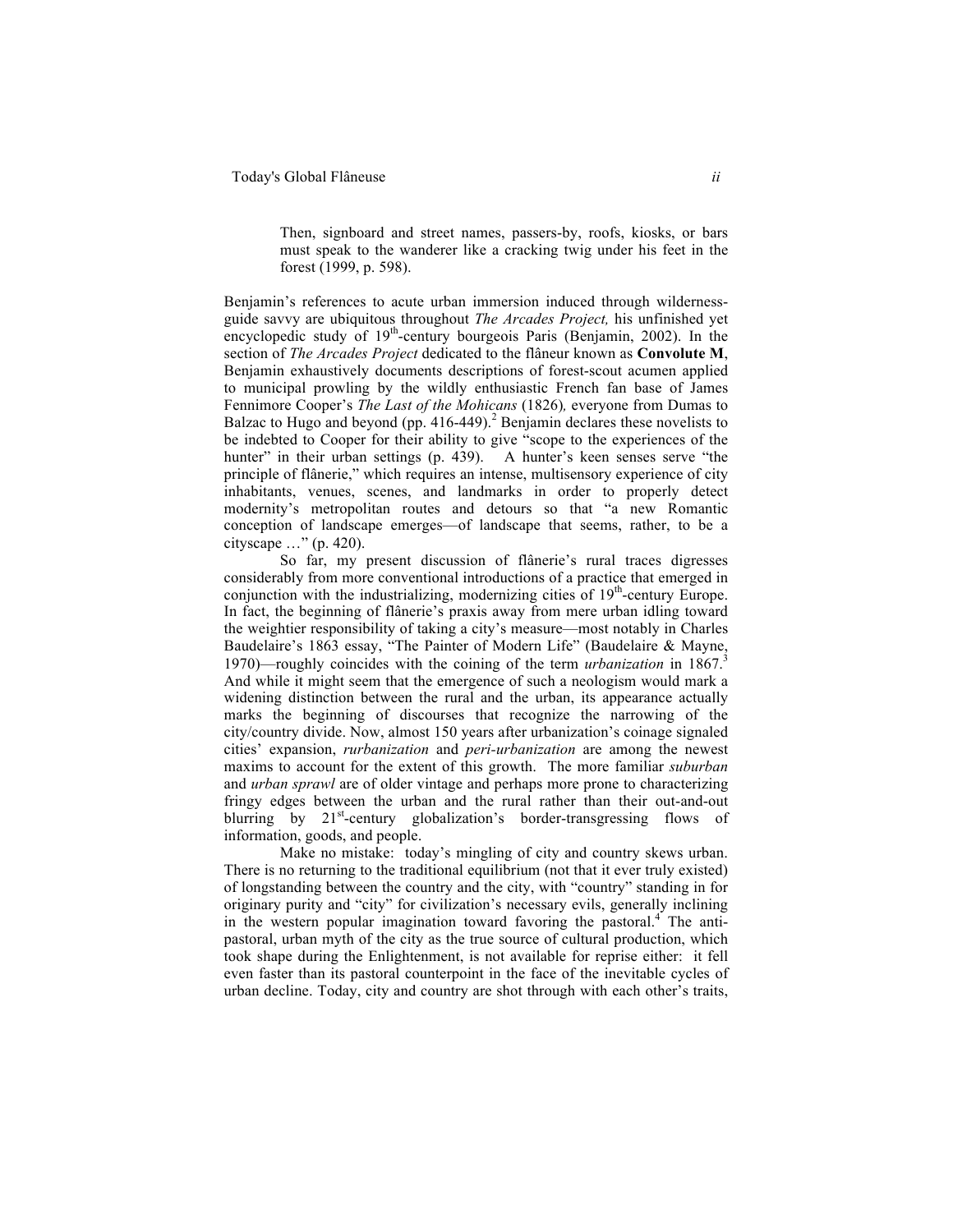rural greenery wired with urban circuitry, the concrete jungle submitted to sustainability. Such is the nature of the "third urban revolution" (with urban emergence and urban industrialization comprising the first and second revolutions, respectively) that becomes a global phenomenon whereby an unprecedented, predominantly urban earth witnesses new ecoystems produced by megalopolitan agglomerations. Conversely, post-industrial metropolitan centers may recover their environmental prehistories (Short, 2006, pp. 177-187). The statistically laden Venice Architecture Biennale of 2006, "Cities, People, Society, Architecture," and its subsequent re-presentation at London's Tate Modern as "Global Cities" in 2007 feature a statement by curator Richard Burdett that embodies the notion of the third urban revolution:

> The 21st century will be the first truly urban era, in which more than 75% of the world's population will live in urban areas, much of it in mega-cities with more than 20 million inhabitants concentrated in the countries undergoing rapid development in Asia, Africa and South America. In the meantime, many Western and European cities are shrinking, or have been forced to re-invent themselves in order to adapt to a post-industrial condition (Burdett, 2006).

The above discussion may seem at the moment like a rather circuitous path through urban environmental history just to make the point that Walter Benjamin's ambulant-urban-connoisseur-as-forest-scout metaphor anticipates current thinking about the rural/urban divide. I hope, however, that it soon will become clear that Benjamin's prescience will also apply to the particular positioning of the flâneuse on today's global stage, which is the theme of this special issue of *Wagadu.* 

#### **Flânerie Then and Now**

A solitary, eccentric yet respectable urbanite with a touch of the dandy and a leisurely gait, the flâneur was a fixture on 19th-century Parisian thoroughfares as soon as they could enhance unhurried perambulation with a certain pedestrian right-of-way, sufficient "crowd cover," and magnetic urban display. Throughout the first of half of the century, the shopping passages known as arcades that appeared throughout metropolitan Europe, with a particular concentration in Paris, quickly became preferred sites for flânerie. Arcades' glass-ceilinged corridors admitted just enough of the natural environment in the form of light and sky to confer a certain landscape status upon their passages, which in their early days often housed further simulations of landscape in the form of dioramas and panoramas (Benjamin, 2002, pp. 527-536). The glittering, mercantile window displays lining the arcades were the "flora" that completed these walkways' "urban naturalism." Obviously, the arcades were not typically rural, picturesque paths yielding the contemplative rewards of ruined abbeys amidst overgrown foliage. Instead, their picturesque pleasures rewarded a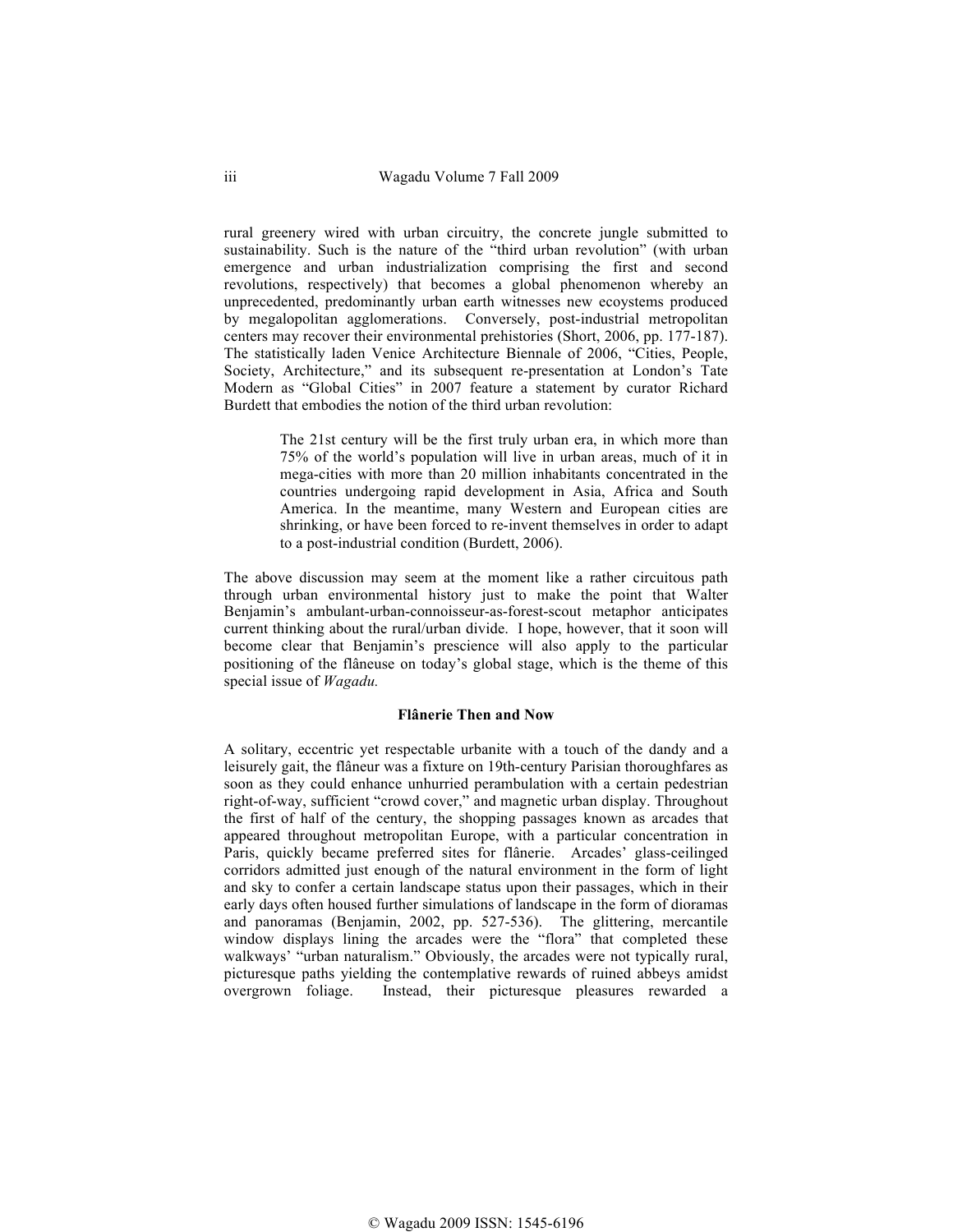consciousness more reflexive, more "kaleidoscopic," as Baudelaire describes it, a consciousness prone to an instantaneous immersion into the mutable disarrays of merchandise and people (Baudelaire & Mayne, 1970, p. 9). Like *kaleidoscope, phantasmagoria* describes a pre-cinematographic visual experience; it is a term for a magic lantern performance by which the means of projection are hidden and therefore heighten a "supernatural" effect to viewers not yet accustomed to the moving image. Benjamin invented the notion of "phantasmagoria of the urban" to apply to the dreamlike fantasies that intermingle with one's waking experience of modern cities (Pile, 2005, pp. 19- 20). It is not surprising that both Baudelaire and Benjamin would chose such terms of ocular derangement: they characterize flânerie as confronted by urban modernity's dizzying overlap of banal everyday street life with architectural demolition and construction, rekindled memories of what was there before, commodity display, and all the new media comprising the urban spectacle. From the very start, this experience has been astonishing as well as both mobilizing and distracting, and today it is extended and even overwrought by the effects of 21<sup>st</sup>-century globalization. Right now, the terminological currency for the intertwining of the quotidian and phantasmagoric throughout today's burgeoning megalopoli (especially applied to those beyond the strictly urban as well as beyond the west) is "urban imaginary" (Cinar & Bender, 2007), which despite its contemporaneity increasingly requires old-fashioned flanerie's embodied sensibilities for its artistic and intellectual rendering.<sup>5</sup>

By the second half of the  $19<sup>th</sup>$  century, both kaleidoscopic and phantasmagoric consciousness were well on their way toward creating future urban imaginaries, magnified as they were by the ever more spectacular deployments of urban design, planning, and architecture that burst out of the Parisian arcades and onto the sidewalks and boulevards broadened by Napoleon III's "urban renewal" policies (Harvey, 2003). More fluvial crowds (efficiently thinned-out by omnibus transportation vastly improved by the macadamsmoothed rides) enabled a better drift for the flâneur whom Benjamin promotes from scout to detective (2002, pp. 439-442). Flânerie throughout wider Paris provided the flâneur with greater opportunities to derive pleasures and shocks from his observation of the urban experience, which he would ultimately recode into a poetics informing his literary, visual, and/or intellectual work. His insistently commodity-resistant and somewhat undercover glide through the crowd served as a critical thinking tool for a simultaneously subjective immersion in and dispassionate representation of the modern metropolis, and for this Benjamin elevates flânerie yet again—now to the level of the scientific with the memorable description "botanizing on the asphalt" (Benjamin  $\&$ Demetz, 1986, p. 36).

Benjamin's constant tinkering with the flaneur's "professional profile" throughout **Convolute M** (scout, hunter, detective, botanist, geologist, artist, journalist … the list goes on!) reflects a valiant effort to fashion an iconic figure who stands in for something as complex as the metropolitan spaces of economic expansion yet who is not only standing in for, but also passing considerable time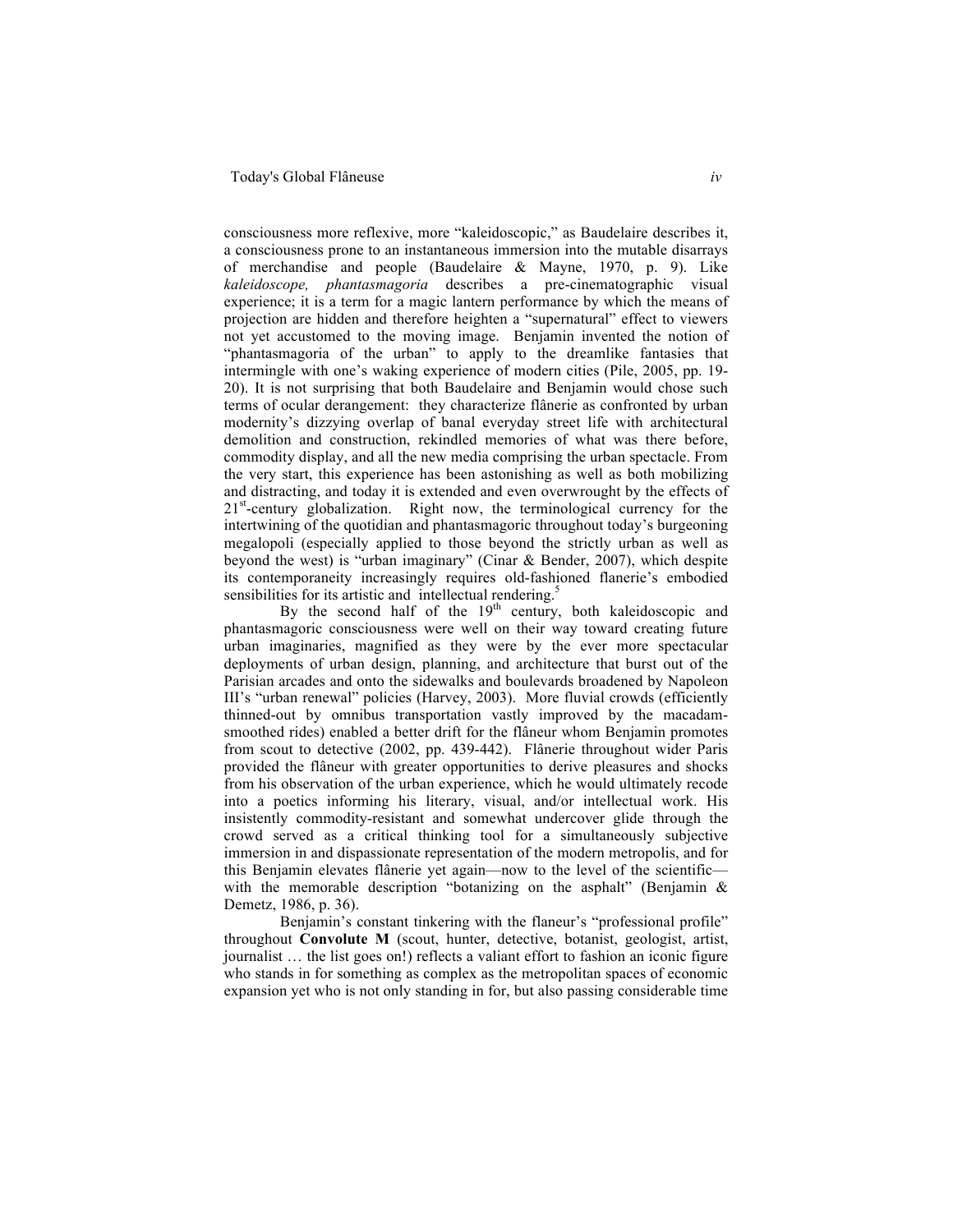amongst, the everyday life of the boulevard, "and thus, as it were, exhibiting it" (2002, pp. 446-447). Baudelaire went through similar machinations, which is well recounted in Mary Gluck's "The Flâneur and the Aesthetic Appropriation of Urban Culture in Mid-19<sup>th</sup>-century Paris" (Gluck, 2003). Baudelaire must be credited with one of the first truly critical attempts to elevate the flâneur from a marginal, indolent ambler to *artist-flâneur* who produces creative work from the exploration, observation, and reading of everyday urban life. The critical theorist Susan Buck-Morss, one of Benjamin's keenest interpreters, updates his notion of "industrious, productive flâneurs" (2002, p. 454), as "ur-forms" of modern intellectuals (1991, p. 304). Buck-Morss's insight slightly post-dates "die Wende" of 1989 and slightly precedes a related sea change in scholarly thinking about urbanism as filtered through a variety of disciplines in a globalizing world. This interdisciplinary turn, often characterized as "affective," registers vastly different modes of reacting to and then shaping the topography of emerging and expanding cities; it reinforces the importance of spontaneous and visceral reactions—marked by an emotional range from pleasure to trauma—for the consideration of the urban experience as it is happening. Lauren Berlant refers to a "sensualist turn" that "originates in an embodied subjectivity, at once overdetermined and permeable to contingent events" (Berlant, 2004; Seigworth & Gardiner, 2004). A new profession gets added to Benjamin's list in the course of these "turns"—that of an ethnographer whose experiential fieldwork now takes a "performative turn" (Foster, 1995; Koepping, 2005). Obviously, the bibliography of the theoretical retooling of urban theory and practice dating from the early 1990s is vast, but Katarina Nylund's "Cultural Analyses in Urban Theory of the 1990s" is an excellent summation of this phenomenon (Nylund, 2001) as is Ash Amin's "Re-thinking the Urban Social" (Amin, 2007). Certainly there is plenty of evidence that (concurrently with the explosion of globalization and world cities) a new incarnation of decidedly transdisciplinary scholars with urbanist inclinations readmit subjective and aesthetic dimensions into their analyses. Rededication to autoethnographic circulations commenced throughout the 1990s and continues to this day. Not surprisingly, affective "aesthetico-sociology" combined with globalization reinvigorated flânerie as a valuable device for scholars and artists to navigate and represent the sensual bombardment of world cities. The aesthetic walking practice's fruitful application far beyond its original proving ground of  $19<sup>th</sup>$ -century Paris and its male-centered, Franco-European roots was re-established.

### **Flânerie's Revival with a Feminine Focus**

My original Call for Papers for this special issue of *Wagadu* was intended to elicit contributions that would explore the possibilities of a fully dynamic flâneuse in the world cities of the 21st century. Evidence of the female urban stroller during flânerie's first round is scant since a woman could not maintain the necessary incognito or enjoy the required free passage throughout the typical 19<sup>th</sup>-century city, although there are exceptions. For example, Karin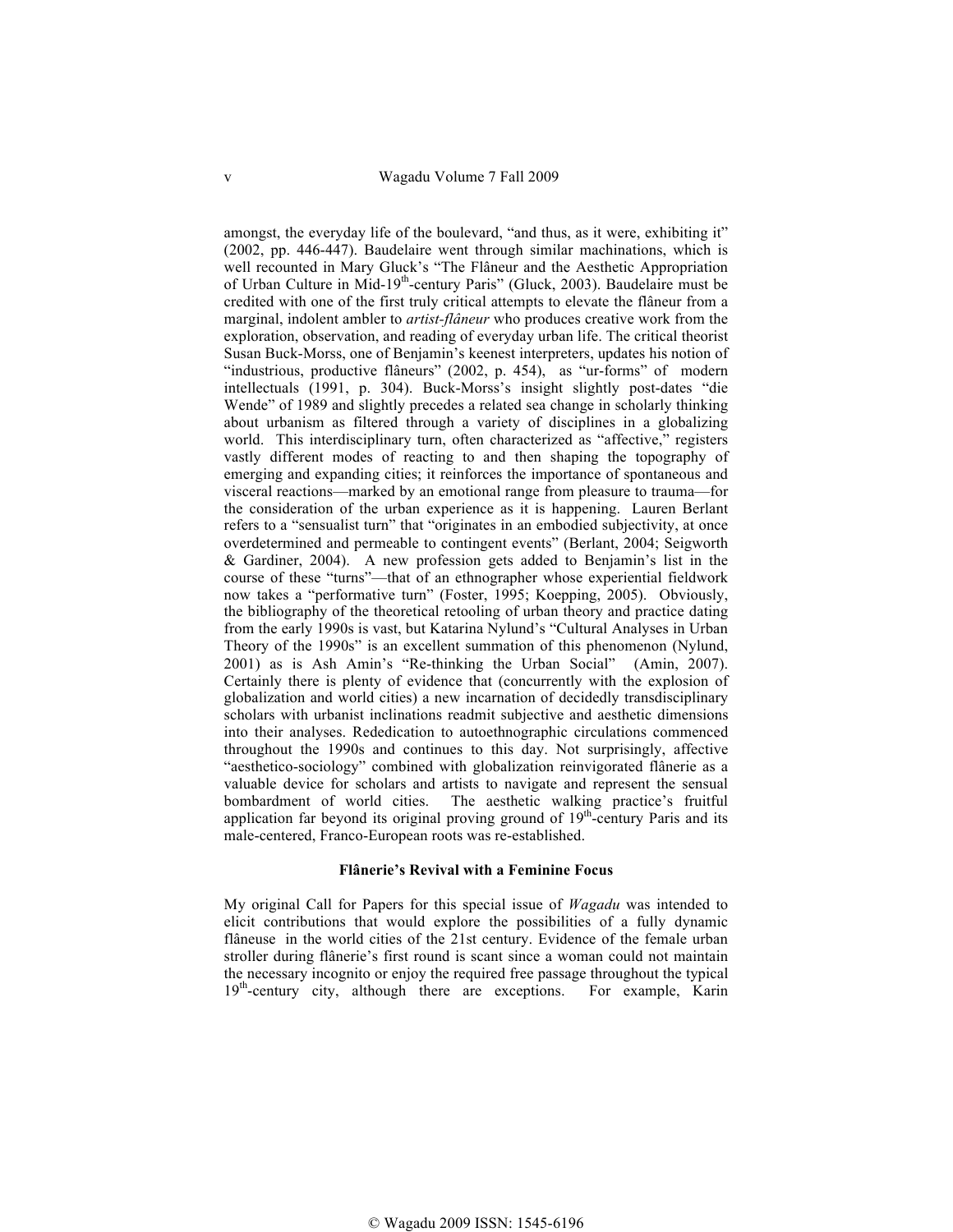## Today's Global Flâneuse *vi*

Baumgartner presents a very convincing case for Helmina von Chézy, a correspondent for the journal *Französische Miscellen,* providing guidelines as early as 1803—almost pre-arcades era—on how to experience urban space as a woman (Baumgartner, 2008). An important body of scholarly work (which the contributors to this special issue review in detail) dating from the feminist priorities of the 1980s revises notions of the flâneuse's relative visibility in the 19<sup>th</sup> century. This scholarship asserts the flâneuse as a distinct reality in the 19th-century metropolis of the west, making a convincing case that public (socalled masculine) and domestic (so-called feminine) spheres were not so mutually exclusive as to completely preclude a proactive feminine presence in the streets. Just as her male counterpart, the flâneuse could, within certain limitations, achieve some anonymity on the street, be a detached observer, and produce social criticism and art from her experience. In *Streetwalking the Metropolis: Women, the City, and Modernity*, Deborah Parsons offers another, tantalizing scenario regarding the flaneuse's "absence" on  $19<sup>th</sup>$ -century streets: she is actually hiding in plain sight as the feminine side of the typically dandified and androgynous flâneur, that her incorporation informs his love of masquerade and fine-tuned, emotional receptivity to the city's sensations as well as reflects a growing male anxiety about the liberalization of public life (2000, p. 26).

Urban public life in the west became increasingly available to women by 1900. Just as a feminine filtration of the  $20<sup>th</sup>$ -century urban would seem to be imminent, however, the significance of flânerie's embodied process declined and with it the importance of its gendered dimensions. Modern western cities' increasingly prescribed routes, commodified pathways, and "heritage walks" managed flânerie to the point of near nonexistence. It has only been within the last two decades that the rapid and radical transformation in world cities from South America to Africa through the Indian subcontinent and Asia has renewed flânerie's credibility as an effective way through the unpredictable and transformative conditions inherent in today's urban spaces, rife with the creative chaos of self-generating networks of technological, economic, cultural, migrational, and even microbial flows. At the turn of the  $21<sup>st</sup>$  century, flânerie was rekindled as a subjective process involving all five senses recording at full bore, and the examination of this reinvigoration in terms of the flâneuse's urban experience was overdue.

In response to my Call for Papers, I was expecting submissions of complex, experiential, and emotive documentations of the dynamics of today's world cities from the flâneuse's perspective, twining the aesthetic and sociological threads of her experience into visual and/or verbal renditions, providing not only vivid documents of cities in transformation but also representing their urban imaginaries. Indeed I did receive complex, experiential, and emotive accounts as the reader will discover, but some reflect more of the interurban circuit created by  $21<sup>st</sup>$ -century globalization rather than the world cities themselves (Chisholm, Araya, Gould). These authors are more global nomad than flâneuse perhaps, practicing a broader, more cosmopolitan form of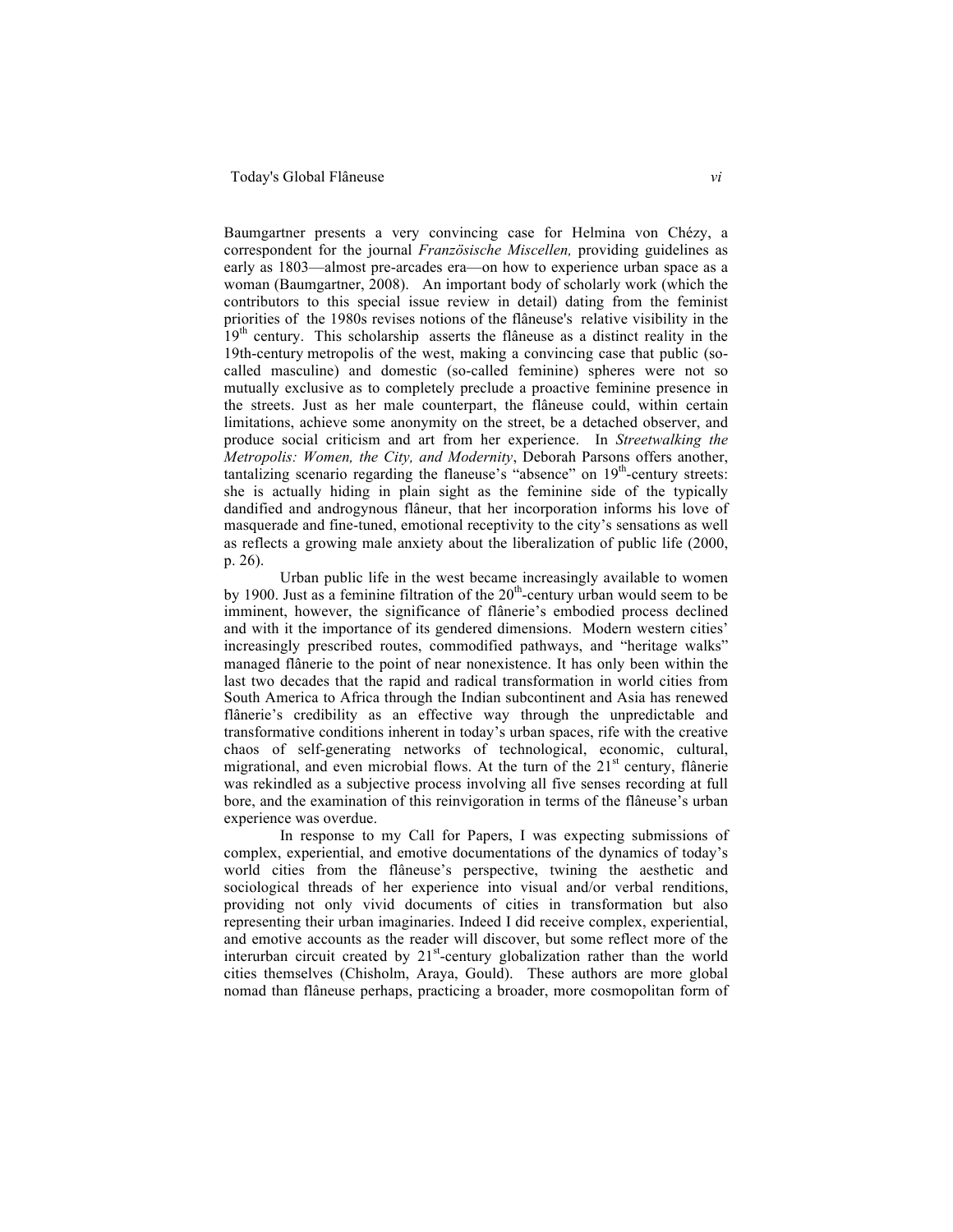flânerie than the strictly urban variety. Even more at odds with my original concept were other submissions that posited flânerie for regions neither urban nor rural, which I described earlier in this editorial (Chisholm, Gould, Gladdys, Gwiazda). Perhaps the most faithful to traditional flânerie is Ellis's blog about Kyoto. Still, while decidedly urban, Kyoto doesn't fulfill nearly enough of the criteria for a world city as developed by the Globalization and World Cities Research Network (http://www.lboro.ac.uk/gawc/).

At first, I thought that the nature of these submissions may indicate that flânerie could not yet be confidently or consistently performed by women on a world city stage, and certainly Monnet's autoethnographic experiment in a busy Barcelona plaza may confirm this suspicion in part. It was unavoidable also not to think that 21<sup>st</sup>-century female flânerie was taking place on peripheries, was still marginalized. However, as I pondered such possibilities, I realized that certain assumptions of my CFP were flawed: I had committed the error informed by what Janet Wolff so aptly terms "a politics of correction" that

> has generally been motivated by the imperative to challenge and contest an androcentric universe, to correct its one-sided terms and assertions, to fill its gaps and to modify its canon (Wolff, 2000, p. 34).

Wolff says this is a laudable but misplaced motivation, and I agree. Today's global flâneuses as represented by the authors/artists in this special issue are not on the margins of world city flânerie, but rather at its frontiers as urban expansionism redefines the sites that may newly accommodate their walking practices.

And it is just those aesthetic walking practices featured by each of the present contributors that link them to traditional flânerie more than their venues. No theorist of flânerie past or present, even when they come up with witticisms such as "driveur" or "phoneur," denies that being afoot is the only real way for bodies to absorb sensory stimuli necessary to gauge urban vitality. In "What We Talk about when We Talk about 'Walking in the City'," Brian Morris states "… even the most automobile-oriented and/or technologically mediated contemporary urban environments still exist as sites of meaning and desire articulated through walking practices" (2004, p. 693). A new buzzword, "walkability," not only confirms Morris's claim, but also often serves to identify those emerging extraurban sites that increasingly invite flânerie (Ewing, Handy, Brownson, Clemente, & Winston, 2006; Forsyth & Crewe, 2009). So, walking remains central: the best way to interact with urban space is still to hit the pavement. The problem these days is defining "urban space."

The present volume's contributors are immersed in labyrinths of the urban, interurban, extraurban, nomadic, and diasporic. Their pedestrian experiences would shatter Baudelaire's kaleidoscope, yet they maintain strong ties to classic flânerie in that they translate their wanderings into a combination of art and social science. As a mode of analysis combining aesthetic, geographic and ethnographic attention to the urban experience, Baudelaire's and Benjamin's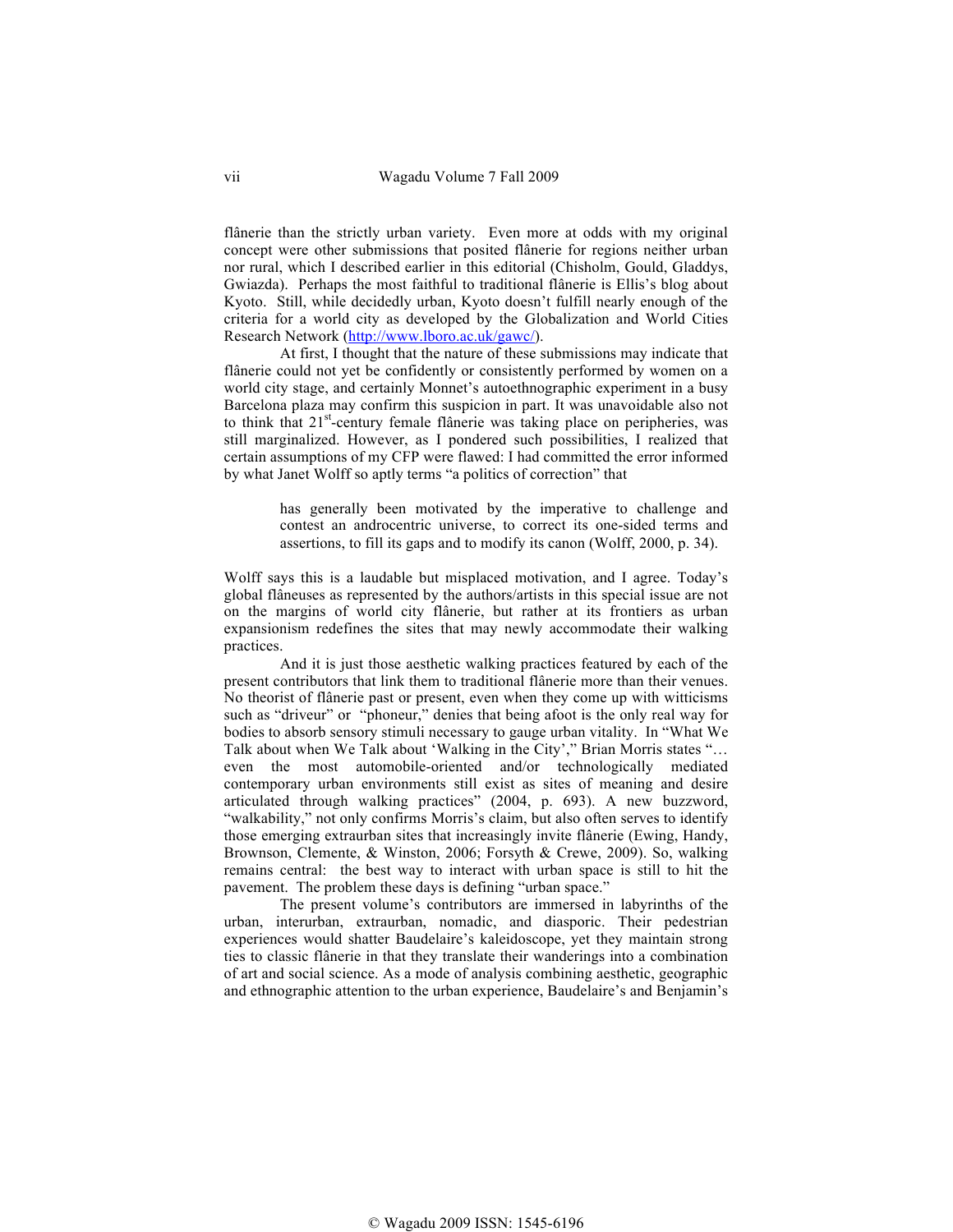flânerie was relational aesthetics *avant la lettre*, an insight clearly foregrounded by the pieces in this issue*.* The elision between the aesthetic and the sociological is almost seamless in the works included here, all of which partake of the visual, subjective, memoirist, and sociological in measured doses.

*Today's Global Flâneuse* is a departure for *Wagadu* in that it is a hybrid volume of sociological aesthetics—part ethnography, part artist's illustrated book. I would like to take this opportunity to thank Mechthild Nagel, *Wagadu* Editor-in-Chief, for agreeing to experiment with *Wagadu's* standard journal conventions. Most of all, I am very grateful to the efforts of Justin Stewart, Assistant Web Developer (although his work for this issue amounted to a job description of Copy Editor and Art Editor rolled into one) whose expertise made it possible to realize the inclusion of time-based media in the HTML version of this issue. The importance of capturing the intrinsic mobility of flânerie with appropriate media cannot be overstated, and this mobility requires appropriate reproduction as well. I would also like to thank Kathryn Russell, Andrew Fitz-Gibbon, and Daniel Harms for strategic support at crucial moments.

#### **References**

Amin, A. (2007). Re-thinking the urban social. *City, 11*(1), 100-114.

- Baudelaire, C., & Mayne, J. (1970). *The painter of modern life: and other essays.* London, UK: Phaidon.
- Baumgartner, K. (2008). Constructing Paris: flânerie, female spectatorship, and the discourses of fashion in *Französische Miscellen* (1803). *Monatshefte,* 100(3), 351-368.
- Benjamin, W. (2002). *The arcades project*, trans. H. Eiland and K. McLaughlin. Cambridge, MA: Harvard University Press.
- Benjamin, W., & Demetz, P. (1986). *Reflections: essays, aphorisms, autobiographical writings*. New York, NY: Schocken Books.
- Benjamin, W., Jennings, M. W., Eiland, H., & Smith, G. (1999). *Selected writings. Vol. 2, 1927-1934*. Cambridge, MA: Belknap Press of Harvard University Press.
- Berlant, L. (2004). Critical inquiry, affirmative culture. *Critical Inquiry*, *30*(2), 445-451.
- Bramen, C. T. (2000). The urban picturesque and the spectacle of Americanization. *American Quarterly*, *52*(3), 444-477.
- Buck-Morss, S., & Benjamin, W. (1991). *The dialectics of seeing*. Cambridge, MA: MIT Press.
- Burdett, R. (2006). Cities: people, society, architecture: 10th international architecture exhibition - Venice Biennale**.** Retrieved November 27, 2009, from http://www.we-make-money-notart.com/archives/2007/08/global-cities-a.php.
- Cinar, A., & Bender, T. (2007). *Urban imaginaries: locating the modern city.*  Minneapolis, MN: University of Minnesota Press.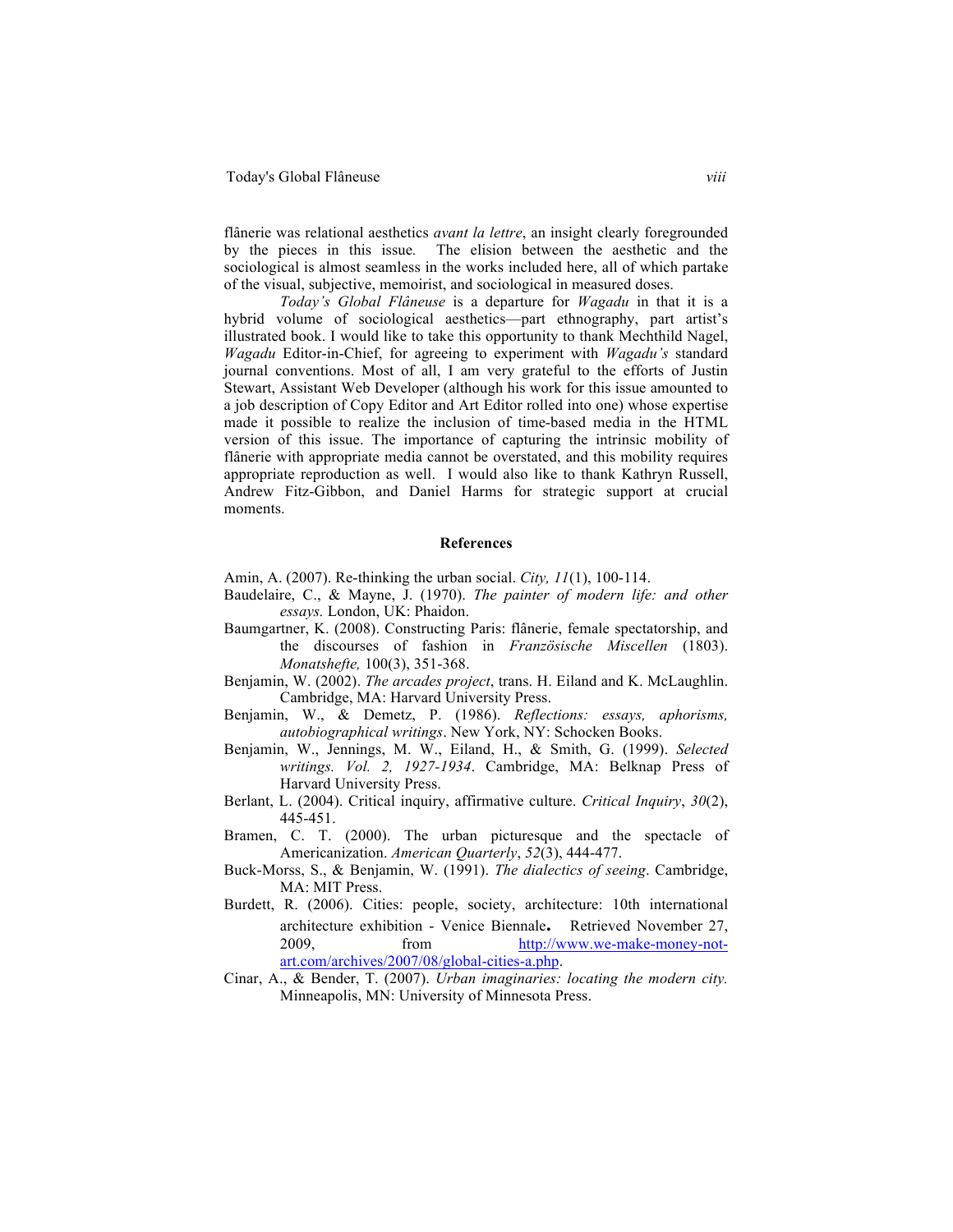- De Baan, C., Declerck, J., Patteeuw, V., Sigler, J., & Frausto, S. (2007). *Visionary power: producing the contemporary city.* Rotterdam, The Netherlands: NAi Publishers.
- Ewing, R., Handy, S., Brownson, R. C., Clemente, O., & Winston, E. (2006). Identifying and measuring urban design qualities related to walkability. *Journal of Physical Activity and Health, 3*(Supp 1), 223-240.
- Forsyth, A. N. N., & Crewe, K. (2009). New visions for suburbia: reassessing aesthetics and place-making in modernism, imageability and new urbanism. *Journal of Urban Design, 14*(4), 415-438.
- Foster, H. (1995). The artist as ethnographer? The traffic in culture: refiguring art and anthropology*.* In *The return of the real* (302-309). Cambridge, MA: MIT Press.
- Globalization and World Cities Research Network. (2009). Retrieved November 26, 2009, from http://www.lboro.ac.uk/gawc/.
- Gluck, M. (2003). The flâneur and the aesthetic appropriation of urban culture in mid-19th-century Paris. *Theory, Culture & Society, 20*(5), 53-80.
- Harvey, D. (2003). *Paris, capital of modernity*. Oxford, UK: Routledge.
- Isaacs, R. (2000). The Urban Picturesque: An Aesthetic Experience of Urban Pedestrian Places. *Journal of Urban Design, 5*(2), 145-180.
- Koepping, K. P. (2005). The fieldworker as performative flâneur: some thoughts on postmodernism and the transfiguration of doing anthropology. *Zeitschrift für Ethnologie, 130*(1), 1-22.
- Morris, B. (2004). What we talk about when we talk about'walking in the city'. *Cultural Studies, 18*(5), 675-697.
- Nylund, K. (2001). Cultural analyses in urban theory of the 1990s. *Acta Sociologica, 44*(3), 219-230.
- Parsons, D. (2000). *Streetwalking the metropolis: women, the city and modernity*. Oxford, UK: Oxford University Press.
- Pile, S. (2005). *Real cities: modernity, space and the phantasmagorias of city life.* New York, NY: Sage.
- Seigworth, G., & Gardiner, M. (2004). Rethinking Everyday Life. *Cultural Studies, 18*(2/3), 139-159.
- Short, J. R. (2005). *Imagined country: environment, culture, and society.*  Syracuse, NY: Syracuse University Press.
- Short, J. R. (2006). *Urban theory: a critical assessment.* Basingstroke, UK: Palgrave Macmillan.
- Solnit, R. (2001). *Wanderlust: a history of walking.* New York, NY: Penguin Group USA.
- Tester, K. (1994). *The flâneur.* Oxford, UK*:* Routledge.
- Wolff, J. (2000). The feminine in modern art: Benjamin, Simmel and the gender of modernity. *Theory, Culture & Society, 17*(6), 33-53.